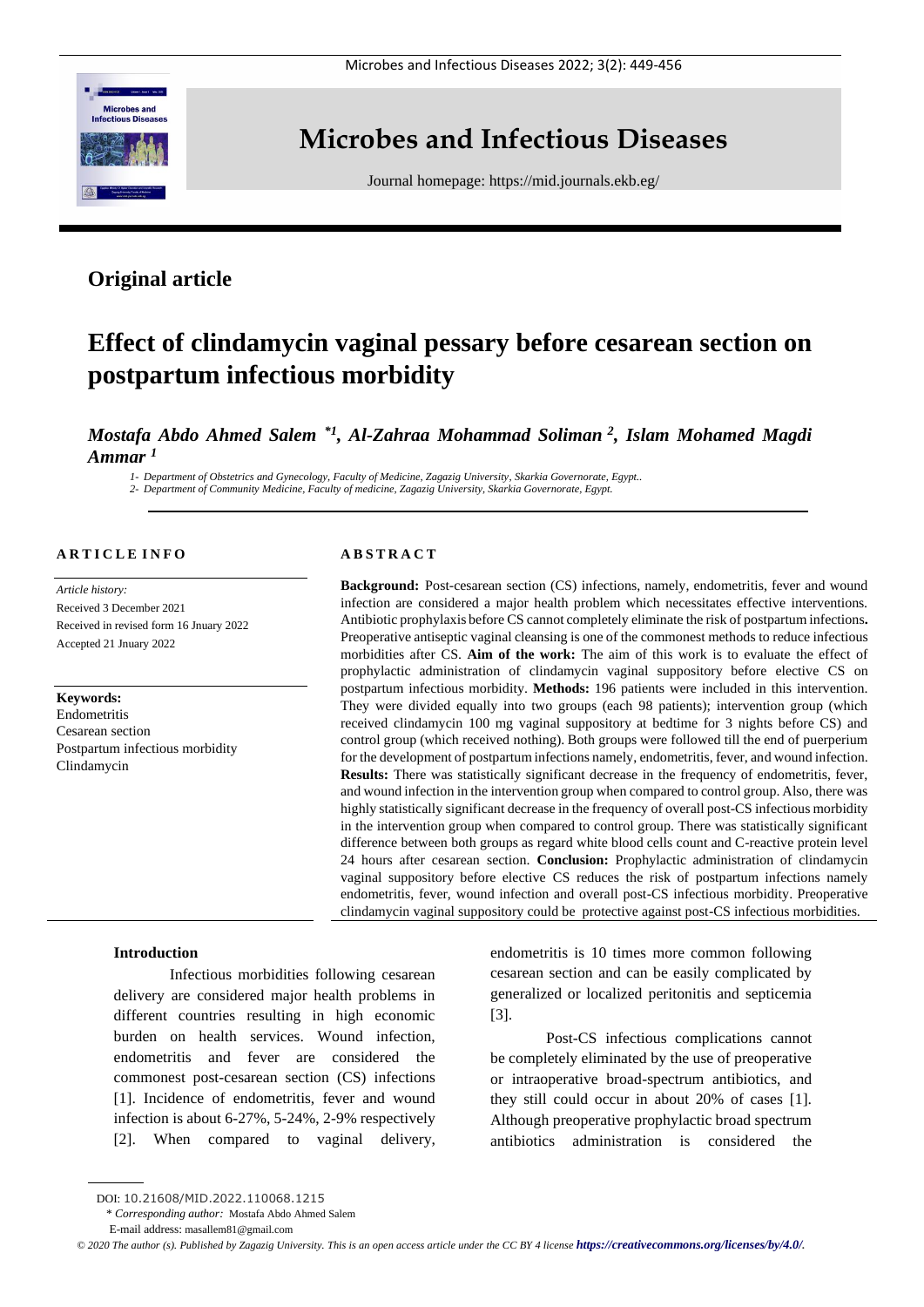standardized method to reduce the risk of postpartum infectious complications, there is still evidence from many studies that antibiotic prophylaxis did not completely eliminate the risk of post- cesarean section infection, even, for elective and low risk CS cases [4].

The most common source for post-CS infections is the bacteria which colonize the vagina and ascend through the lumen of the genital tract to infect the exposed edges of incised uterus or even spread hematogenously. Some antibiotics do not kill certain types of bacteria and the vagina may become colonized with antibiotic-resistant bacteria even with the use of preoperative prophylaxis [5].

The risk of post-CS infections can be more reduced by different methods. Preoperative antiseptic vaginal douching is one of the commonest methods which is considered safe and rapid and could be done just before abdominal scrub by antiseptics. Five randomized clinical trials were evaluated to detect the effect of povidone iodine vaginal douching on post-cesarean infections. They found a low-quality evidence that the risk of postpartum endometritis could be reduced if povidone iodine vaginal cleansing is used immediately before CS. In cases of elective CSs, vaginal douching decreases the risk of ascending infections. Infective conditions such as endometritis could be reduced using vaginal povidone iodine, chlorhexidine, and metronidazole [6]. Some results showed that vaginal povidone iodine could prevent postpartum endometritis, and this could not be provided by other antiseptic solutions [5].

Ascending infection by vaginal anaerobic bacteria is the main cause of endometritis [7]. Preoperative administration of antibiotic before cesarean delivery could reduce the incidence of infective morbidities by about 60–70% when compared with placebo or no treatment [3, 8].

Clindamycin is a lincosamide antibiotic. In vitro, Clindamycin can kill staphylococci (staph, aureus) streptococci (group A and B streptococci, microaerophilic streptococci and *Streptococcus pneumoniae*), pneumococci, most anaerobic bacteria (including over 90% of *Bacteroides fragilis*), *Chlamydia trachomatis* and certain protozoa. It has broader anaerobic coverage than most cephalosporins. Also, it has excellent activity against Gram-positive cocci, Gram-positive anaerobes, and Gram -negative anaerobes. [9-12].

 The aim of our work is to evaluate the effect of prophylactic administration of clindamycin

vaginal suppository before elective CS on postpartum infectious morbidity.

# **Patients and Methods**

# **Type of the study, duration and setting**

 This prospective randomized controlled interventional trial was performed during the period from October 2014 to October 2019 at Obstetrics and Gynecology Department of Zagazig University Hospitals, Zagazig Faculty of Medecine.

# **Inclusion and exclusion criteria**

Our intervention included females with singleton pregnancy prepared for elective cesarean section at term (from 37 weeks to 40 weeks) and free of any medical disorders. Age ranged between 18-36 years. BMI of the included women ranged between 18-25 kg/m<sup>2</sup> .Timing of delivery was determined depending on a reliable last menstrual period (LMP); if the LMP was not remembered by the patient, early ultrasound data were used. Indications for CS were previous CS, maternal request, noncephalic presentations, and previous successful repair of complete perineal tear. Cases of urgent or emergent CSs, abnormal vaginal secretion (bad smelling yellowish secretion, whitish cheesy discharge with pruritus, bloody discharge; etc…), history of post CS infection, feverish patients, known hypersensitivity to clindamycin, patients with suspected or confirmed intra-amniotic infection, patients with term premature rupture of membranes or with placenta previa and immunocompromised patients (e.g. diabetes mellitus, hepatic patients and corticosteroid administration) were excluded from our intervention. Also, patients lost during follow up were excluded from the final analysis.

#### **Consent and randomization**

Informed written consents were obtained from all participants and their husbands. Women fulfilling the inclusion criteria (196 patients) were divided equally into two groups (each 98 patients); intervention group (which received the intervention) and control group (which received nothing) by simple randomization method with the aid of a computer. So each group consisted of 98 pregnant women prepared for elective CS for the previously mentioned indications.

# **Intervention**

After review of the first day of the LMP and/ or early ultrasound data and determination of the expected time of CS, patients of the intervention group were instructed to insert clindamycin 100 mg vaginal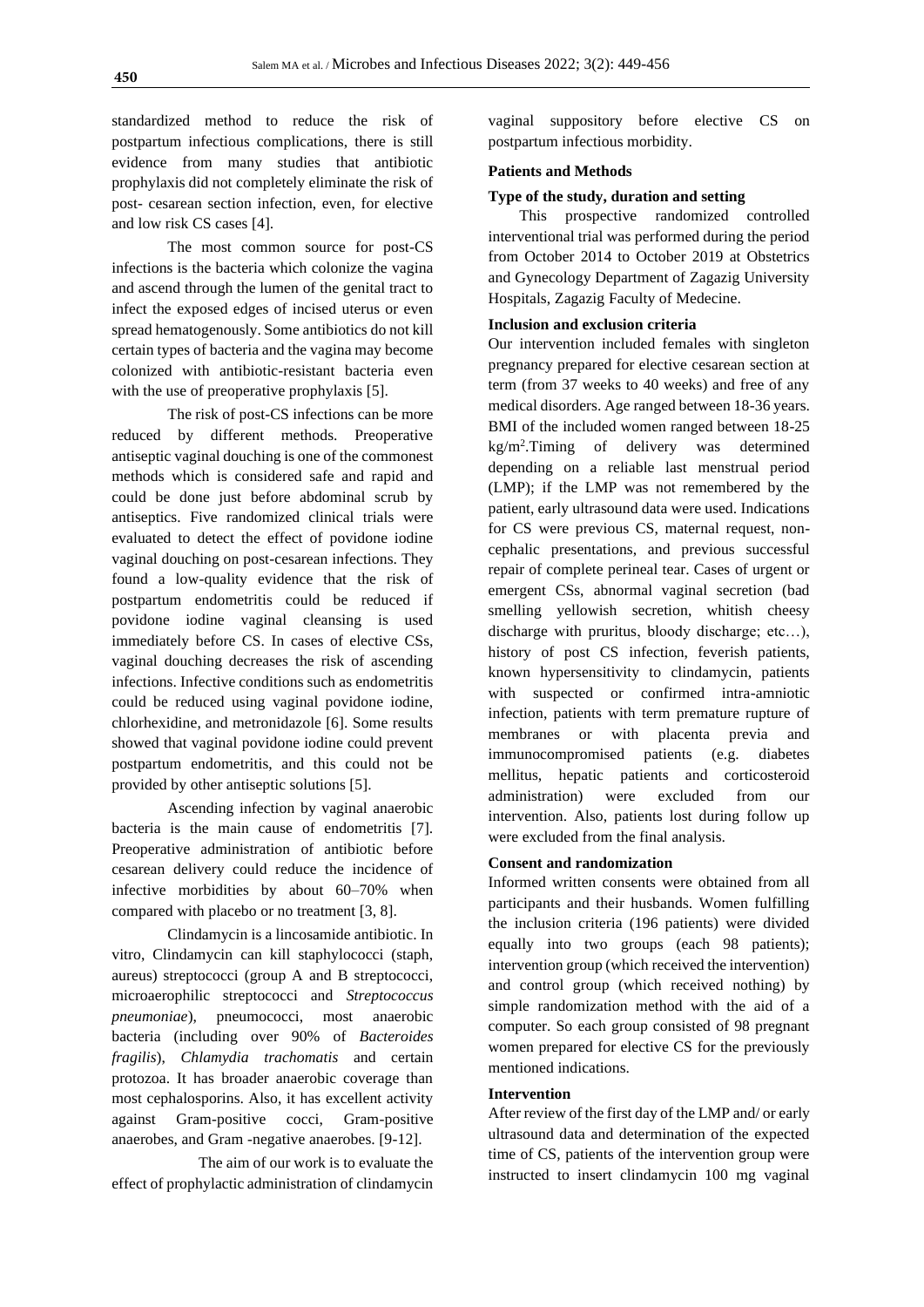suppository by using the included applicators at bedtime for 3 nights before CS. The control group did not receive any vaginal medications during the period of intervention. All patients (intervention and control group) were informed not to practice coitus, or use any vaginal products (such as douches, tampons or any type of pessary) during the period of intervention. Also, no vaginal examination was performed to all participants within 3 days of the CS.

# **Steps of cesarean section**

Preoperative investigations included complete blood count (CBC), coagulation profile (PT, PTT, INR), blood grouping (ABO) and viral markers (HBsAg, HCV Ab and HIV) were performed to all participants. All patients performed CS at morning (between 8am and 11am) about 8 to 12 hours from the last vaginal suppository. One gram single intravenous dose of cefazolin was given to all patients within 60 minutes of skin incision [13]. All participants were given spinal anesthesia. Patients were catheterized with Foley's catheter no 16 F under complete aseptic conditions then abdominal scrub was performed as usual using povidone iodine. Pfannenstiel incision was performed as usual. Transverse incision was performed in the lower uterine segment followed by delivery of the baby and the placenta and membrane. The cervix was not dilated from inside the uterine cavity using finger insertion into the cervical canal to avoid contamination from the vagina. No intrauterine cleaning after placental delivery as long as the whole placenta and membrane were delivered. Any residual membranes in the uterine cavity were removed by simple stripping by fingers. Uterine incision was repaired in two layers inside the abdominal cavity using Vicryl sutures. Visceral and parietal peritoneum were not sutured. Abdominal muscles were not approximated. Rectus sheath was repaired in continuous manner using Vicryl sutures. Fat was approximated using Vicryl sutures only if more than 2 cm. Skin was approximated using proline subcuticular sutures, then the wound was covered by a sterile pad. No vaginal cleansing was done to any participants either before or after the CS.

#### **Follow up after cesarean section**

All patients received the routine postoperative care without further interventions. No further antibiotics were given either intraoperatively or postoperatively. After 24 hours of CS, a blood sample was obtained from all participants for performing CRP (C-reactive protein) and white blood cells count (WBC). All participants were followed after CS for development of maternal infections such as endometritis, fever and wound infection at the time of hospital discharge and weekly till the end of puerperium.

#### **Diagnosis of post-CS infectious morbidity**

Endometritis was defined as postoperative fever of 38.4  $\degree$  C or more at least twice 24 h after delivery associated with uterine tenderness and persistent offensive lochia. Postoperative febrile morbidity was defined as temperature of 38  $\degree$ C or more after the first 24 h of surgery in the absence of other clinical findings suggestive of infection (chest infection, urinary tract infection, breast engorgement and so on). Wound infection was based on a diagnosis of erythema or wound edge separation with purulent discharge involving the cesarean incision site that requires antibiotics therapy and wound care [14].

#### **Statistical analysis**

Data analysis was done using the software SPSS (Statistical package for the social sciences) version 23. Quantitative data was represented using the means and standard deviations. Categorical variables were represented using their absolute frequencies. Kolmogorov-Smirnov (distribution type) and Levene (homogeneity of variables) tests were utilized to prove suppositions for use in parametric tests. For quantitative variables, independent samples t-test (t) was used to compare means of two groups. For categorical variables, Chi square  $(X2)$  and Fisher's exact tests were used to compare the studied groups and odds ratio (95%CI) was done to evaluate the protective effect of the exposure to the intervention.  $p$  value  $< 0.05$  indicates significant results.

#### **Results**

During the period of follow-up, six cases were lost in the intervention group (92 cases were included in the final analysis), while 4 cases were lost in the control group (94 cases were included in the final analysis). There was no statistically significant difference between both groups as regard their clinical characteristics as shown in **table (1)**.

On doing univariate analysis for the difference between the studied groups regarding post-CS infectious morbidities, there was statistically significant decrease in the percent of endometritis, fever, wound infection and overall post-CS infectious morbidities among the intervention group when compared to the control group {(*p*-value 0.01, 0.02, 0.01&0.001 and odds ratio [95%CI] 0.1[0.013-0.84], 0.2[0.06-0.85],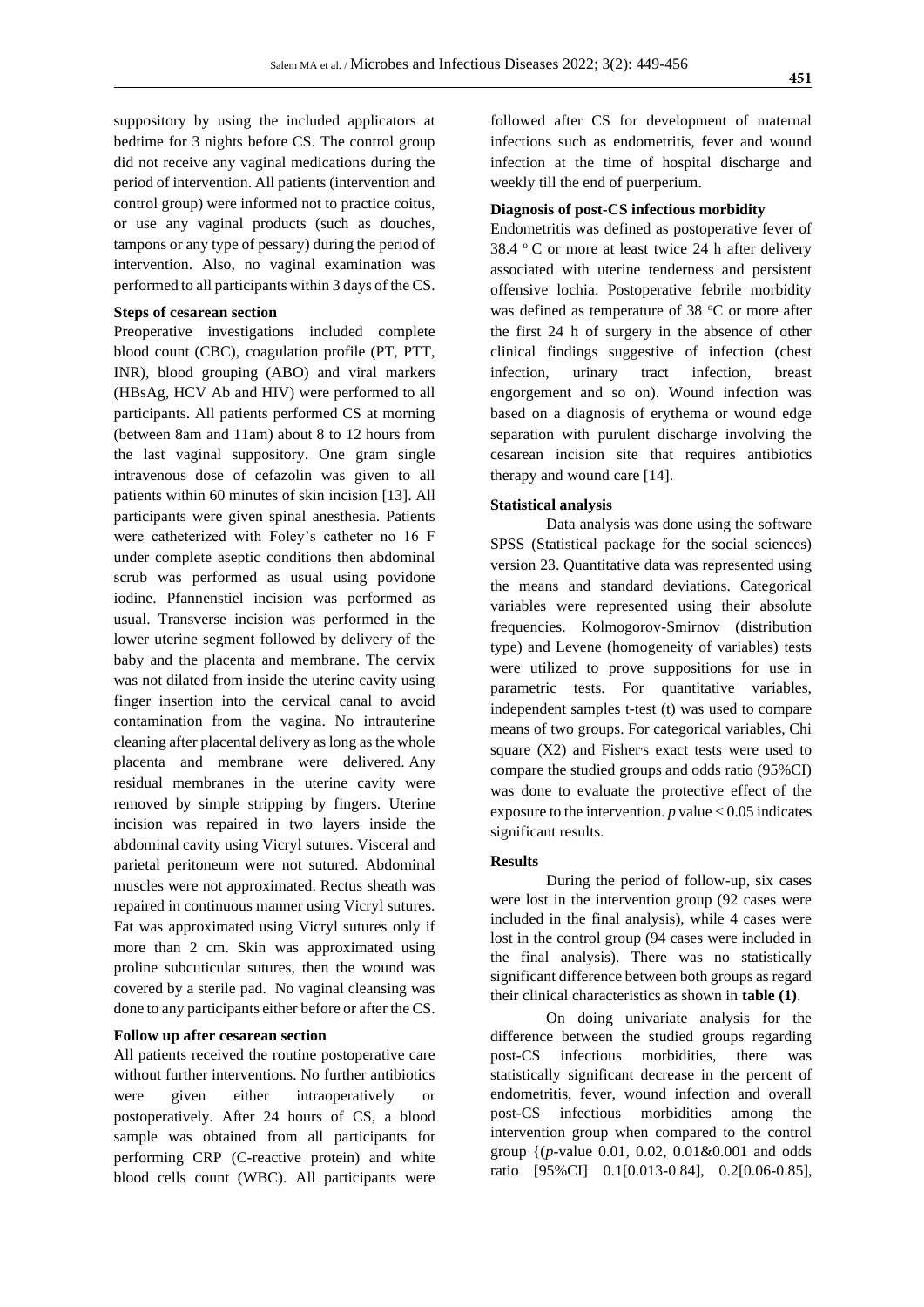0.1[0.013-0.83], 0.12[0.045-0.33]) respectively, interestingly these findings indicate that preoperative clindamycin vaginal suppository is protective against post-CS infectious morbidities as shown in **table (2)**.

**Table 1.** Characteristics of the studied groups.

White blood cells (WBC) and C-reactive protein (CRP) 24 hours after CS were statistically significantly lower among the intervention than the control group (*p-*value 0.005& 0.002) respectively as shown in **table (3)**.

| <b>Characteristics of the studied groups</b>    | <b>Intervention</b><br>$group(n=92)$ | <b>Control</b><br>$group(n=94)$ | $p-$<br>value      |
|-------------------------------------------------|--------------------------------------|---------------------------------|--------------------|
|                                                 |                                      |                                 |                    |
| Maternal age (years)                            | $27.5 \pm 5.5$                       | $27.7 \pm 4.5$                  | 0.78#              |
|                                                 | $(18-36)$                            | $(18-36)$                       |                    |
| Gestational age at the time of delivery (weeks) | $39.1 \pm 5.3$                       | $39.4 \pm 5.8$                  | 0.71#              |
|                                                 | $(37-40)$                            | $(37-40)$                       |                    |
| BMI $(kg/m^2)$                                  | $23.2 \pm 4.7$                       | $23.3 \pm 5.1$                  | 0.9#               |
|                                                 | $(18-25)$                            | $(18-25)$                       |                    |
| Parity (n)                                      | $1.8 + 0.41$                         | $1.9 \pm 0.52$                  | 0.14#              |
|                                                 | $(1-3)$                              | $(1-4)$                         |                    |
| Primary CS (n)                                  | 18(18.3%)                            | $15(15.3\%)$                    | $0.5^{\wedge}$     |
| <b>Operative time (min)</b>                     | $53.6 \pm 10.4$                      | $52.1 \pm 10.9$                 | 0.3#               |
|                                                 | $(41-65)$                            | $(40-64)$                       |                    |
| <b>Estimated blood loss (ml)</b>                | 701.5±121.4                          | 731.4±109.1                     | 0.077#             |
|                                                 | $(582.3 - 832.5)$                    | $(580.1 - 834.7)$               |                    |
| Cases received blood transfusion (n)            | $3(3.1\%)$                           | $2(2.1\%)$                      | 0.67 <sup>AA</sup> |
| Perioperative organ injury (n)                  | $1(1.1\%)$                           | $3(3.2\%)$                      | 0.62 <sup>AA</sup> |
| Subcutaneous or intraperitoneal drain (n)       | $7(7.1\%)$                           | $8(8.2\%)$                      | $0.78^{\wedge}$    |
|                                                 |                                      |                                 |                    |
| Preoperative hemoglobin (g/dl)                  | $10.9 \pm 2.8$                       | $10.7 \pm 3.1$                  | 0.64#              |
|                                                 | $(8-14)$                             | $(7.5-14)$                      |                    |
| Preoperative hematocrit (%)                     | $32.6 \pm 5.4$                       | $33.8 \pm 5.7$                  | 0.14#              |
|                                                 | $(26.6 - 39.7)$                      | $(26.8 - 39.5)$                 |                    |
| Postoperative hemoglobin (g/dl)                 | $9.9 \pm 1.9$                        | $9.8 \pm 2.3$                   | 0.74#              |
|                                                 | $(7-12.1)$                           | $(7.4-12.2)$                    |                    |
| Postoperative hematocrit (%)                    | $31.6 \pm 4.5$                       | $30.9 \pm 4.3$                  | 0.27#              |
|                                                 | $(25.6 - 37.2)$                      | $(26.1 - 36.8)$                 |                    |
| Postoperative hospital stay (days)              | $2.12 \pm 0.4$                       | $2.18 \pm 0.6$                  | 0.42#              |
|                                                 | $(1-3)$                              | $(1-3)$                         |                    |

Data were presents as mean± SD (range) or frequency (%).

#*p-*value for independent t-test.

^*p*-value for Chi Square test

^^*p*-value for Fisher Exact test (FET)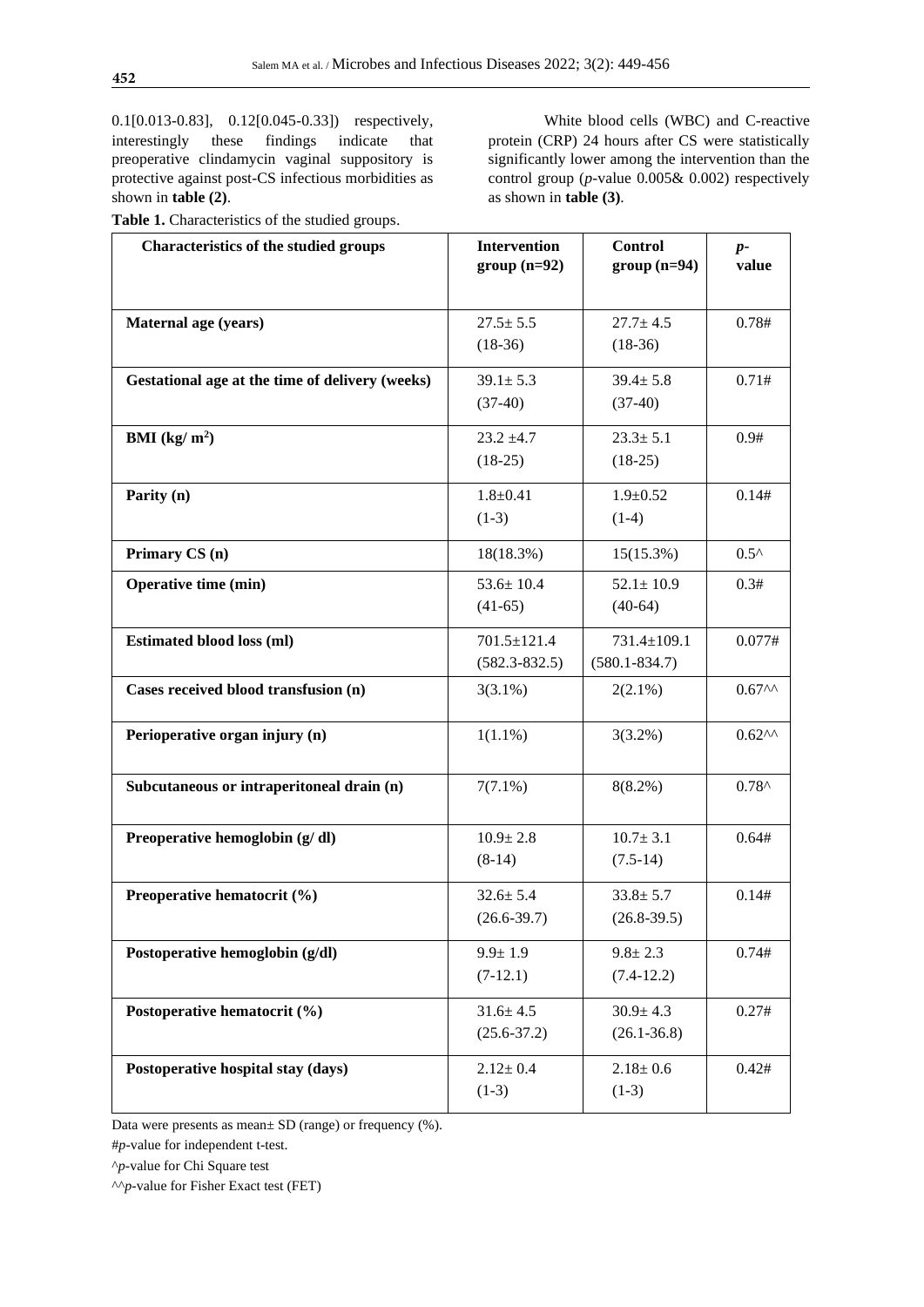| Infectious morbidities                        | <b>Intervention</b><br>group<br>$(n=92)$ | Control<br>group<br>$(n=94)$ | <i>p</i> -value                           | Odds ratio<br>$(95\%CI)$ |
|-----------------------------------------------|------------------------------------------|------------------------------|-------------------------------------------|--------------------------|
| <b>Endometritis</b>                           | $1(1.1\%)$                               | $9(9.6\%)$                   | $0.01^{AA*}$                              | $0.1(0.013 - 0.84)$      |
| Fever                                         | $3(3.3\%)$                               | $12(12.8\%)$                 | $0.02^{AA*}$                              | $0.2(0.06-0.85)$         |
| <b>Wound infection</b>                        | $1(1.1\%)$                               | $9(9.6\%)$                   | $0.01^{AA*}$                              | $0.1(0.013-0.83)$        |
| Overall<br>post-CS<br>infectious<br>morbidity | $5(5.4\%)$                               | 30(31.9%)                    | $0.001$ <sup><math>\star\ast</math></sup> | $0.12(0.045-0.33)$       |

**Table 2.** Frequency of post-CS infectious morbidities among the studied groups.

*\*Statistically significant different. (p-values < 0.05), \*\* Highly statistically significant different. (p-values < 0.001), ^P-value for Chi Square test, ^^P-value for Fisher Exact test (FET)& CI=Confidence interval.*

|  |  | Table 3: Post-CS WBCs and CRP among the studied groups. |  |  |  |
|--|--|---------------------------------------------------------|--|--|--|
|  |  |                                                         |  |  |  |

| 24 hours post-cesarean section | <b>Intervention group</b><br>$(n=92)$ | Control group<br>$(n=94)$ | $p$ -value# |
|--------------------------------|---------------------------------------|---------------------------|-------------|
| WBCs $(x10^3/mm^3)$            | $10.4 \pm 1.9$                        | $11.3 + 2.4$              | $0.005*$    |
|                                | $(7-13)$                              | $(8.5 - 15.2)$            |             |
| $CRP$ (mg/dl)                  | $25.3 + 6.4$                          | $27.9 + 5.2$              | $0.002*$    |
|                                | $(17.1 - 34.5)$                       | $(20.4 - 41.5)$           |             |

*Data were presents as mean± SD (range), WBCs= White Blood Cells, CRP= C-reactive protein, #P-value for independent t-test. \*Statistically significant different. (p-values < 0.05).*

#### **Discussion**

A systematic review was done by **Haas et al.** to determine if post-CS infectious morbidities are reduced by preoperative vaginal cleansing with an antiseptic solution or not. They found that vaginal cleansing with betadine or chlorhexidine just before CS most probably decreased the risk of post CS endometritis when compared to saline or not cleansing (post CS endometritis incidence was reduced from 8.7% in control groups to 3.8% in vaginal cleansing groups). Postoperative fever and wound infection may be slightly reduced by preoperative vaginal cleansing. As a simple and inexpensive procedure, doctors may consider performing preoperative vaginal preparation with betadine or chlorhexidine before CS [6].

To our best knowledge, this is the first intervention to evaluate the effect of prophylactic administration of clindamycin vaginal suppository before elective CS on postpartum infectious morbidity. So, we will compare the results of our intervention with other studies using antiseptic preparations for vaginal cleansing before CS.

A randomized controlled intervention was performed by **Ahmed et al.** to determine if Chlorhexidine vaginal wipes before elective CS decreases maternal infectious morbidity or not. They found that post-CS infectious morbidity was significantly decreased from 24.4% in the control group to 8.8% in the intervention group; *p* value <0.05. The incidence of endometritis was markedly decreased from 13.2% in the control group to 2.9% in the intervention group;  $p$  value <0.05. On the other side, fever and wound infection were not significantly reduced [14]. In our intervention the overall, post-CS infectious morbidity was significantly decreased from 31.9% in the control group to 5.4% in the intervention group; (p value=0.001). Marked reduction was seen in the incidence of endometritis (9.6% in the control group versus 1.1% in the intervention group; p value<0.05). In contrast to **Ahmed et al.** our intervention showed that, fever was reduced from 12.8% in the control group to 3.3% in the intervention group; and wound infection was reduced from 9.6% in the control group to 1.1% in the intervention group.

An intervention was performed by **Asghania et al.** to determine if preoperative vaginal cleansing with povidone-iodine decreases the risk of post CS infectious morbidity or not. They found that postpartum endometritis was reduced from 2.5% in the control group to 1.4% in the intervention group. However, fever and wound infection were not significantly reduced. They concluded that vaginal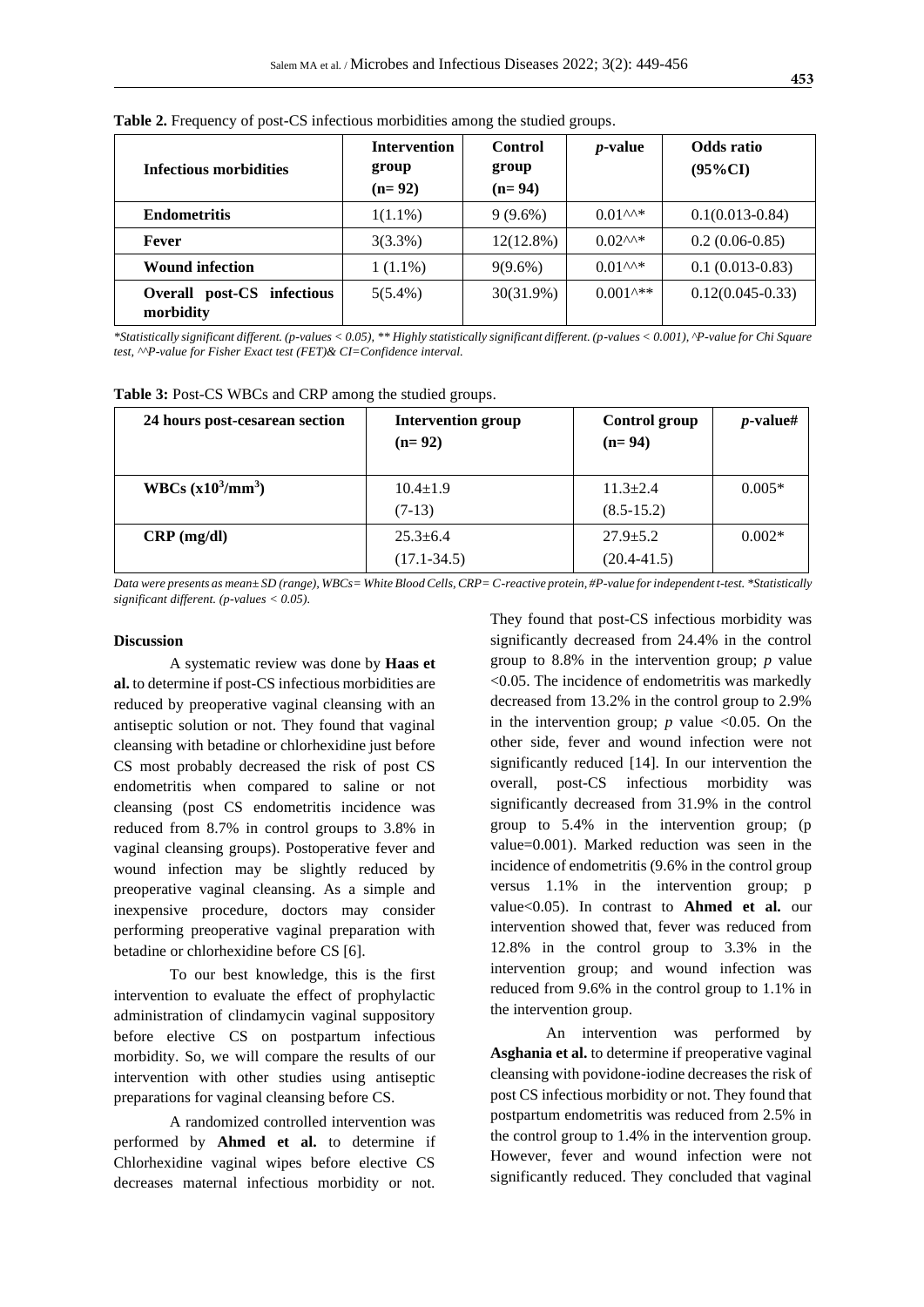cleansing with betadine may help in reducing the risk of post CS endometritis [4].

**Yildirim et al.** performed a randomized controlled trial to evaluate if preoperative vaginal cleansing with betadine decreases the risk of post CS endometritis or not. They found that post CS endometritis was reduced in the intervention group when compared to the control group. There was no significant difference between the two groups as regard fever and wound infection [1].

**Göymen et al.** performed an intervention to evaluate the effect of vaginal cleansing with povidone iodine versus benzalkonium chloride before CS on postpartum infectious morbidities. Povidone iodine group showed statistically significant reduction in both postoperative pain and CRP levels 24 hours after CS, when compared to the control group [15]. In our intervention there was statistically significant difference *(p* value=0.005) between the intervention group (received vaginal clindamycin) and the control group (received nothing) as regard white blood cells (WBC) count 24 hours after CS and. also there was statistically significant difference (*p* value=0.002) between both groups as regard C-reactive protein (CRP) 24 hours after CS with lower WBC count and C-reactive protein level in the intervention group.

**Mohamed et al.** performed an intervention to evaluate the effect of vaginal cleansing with Cetrimide solution before CS in decreasing post CS infectious morbidity. They found that fever and endometritis was statistically significantly decreased in the intervention group. There was no statistically significant difference as regard wound infection between both groups [16].

**Starr et al.** found in their intervention that preoperative vaginal cleansing with povidone iodine decreases the incidence post CS endometritis from 14.5% in the control group to 7% in the intervention group [17**]**. **Pitt et al.** found that the use of preoperative vaginal metronidazole reduces the incidence of post CS endometritis, most probably by decreasing the local exposure of anaeorobic bacteria during CS [18]. Reid et al., found that vaginal cleansing did not decrease the incidence of post CS endometritis [2].

We can explain our results as follow: bacteria are naturally present in the vagina and cervix and could move up to infect the raw placental bed during or immediately after the CS. Vaginal clindamycin acts locally by decreasing the bacterial load in the lower genital tract specially the

anaerobes which cause endometritis. The use of antibiotics before or during CS is used to reduce the risk of infections, but some women still suffer from these complications as some antibiotics do not consistently eradicate all bacteria and antibioticresistant bacteria may also be present [19]. Systemic absorption of clindamycin during the 3 days before CS from the blood vessels surrounding the lower genital tract could explain its role in reducing postoperative fever and wound infection.

The present intervention had several strengths, including that it was a large prospective randomized controlled trial, and similar demographic and pregnancy profiles were found among those in both the experimental and control groups who subsequently developed post-caesarean infection. Active and easy identification of the cases through the use of our reliable sources added strength to this intervention. No negative sideeffects were reported in the intervention group as the drug was given locally in the vagina. Compared to other studies, post-operative fever and wound infection were significantly reduced.

The major limitation in our intervention is lack of prior research studies on the same topic. To our knowledge, this is the first intervention which used clindamycin for vaginal preparation before CS. We did not test the benefits of clindamycin vaginal preparation among women with ruptured membranes and women who were in labor at the time of the caesarean delivery. Actually, our findings cannot be generalized as we need further studies in this field using larger sample size to prove or disprove our results.

# **Conclusion**

We can conclude that prophylactic administration of clindamycin vaginal suppository before elective cesarean section reduces the risk of postpartum infectious morbidity namely endometritis, fever, wound infection and overall post-CS infectious morbidity. Preoperative clindamycin vaginal suppository could be protective against post-CS infectious morbidities. We recommend inserting clindamycin suppository vaginally for 3 days before the elective CS. More studies on larger sample size are needed to prove our results.

#### **Declaration of interest**

No conflict of interest or financial support. All authors have approved the final article.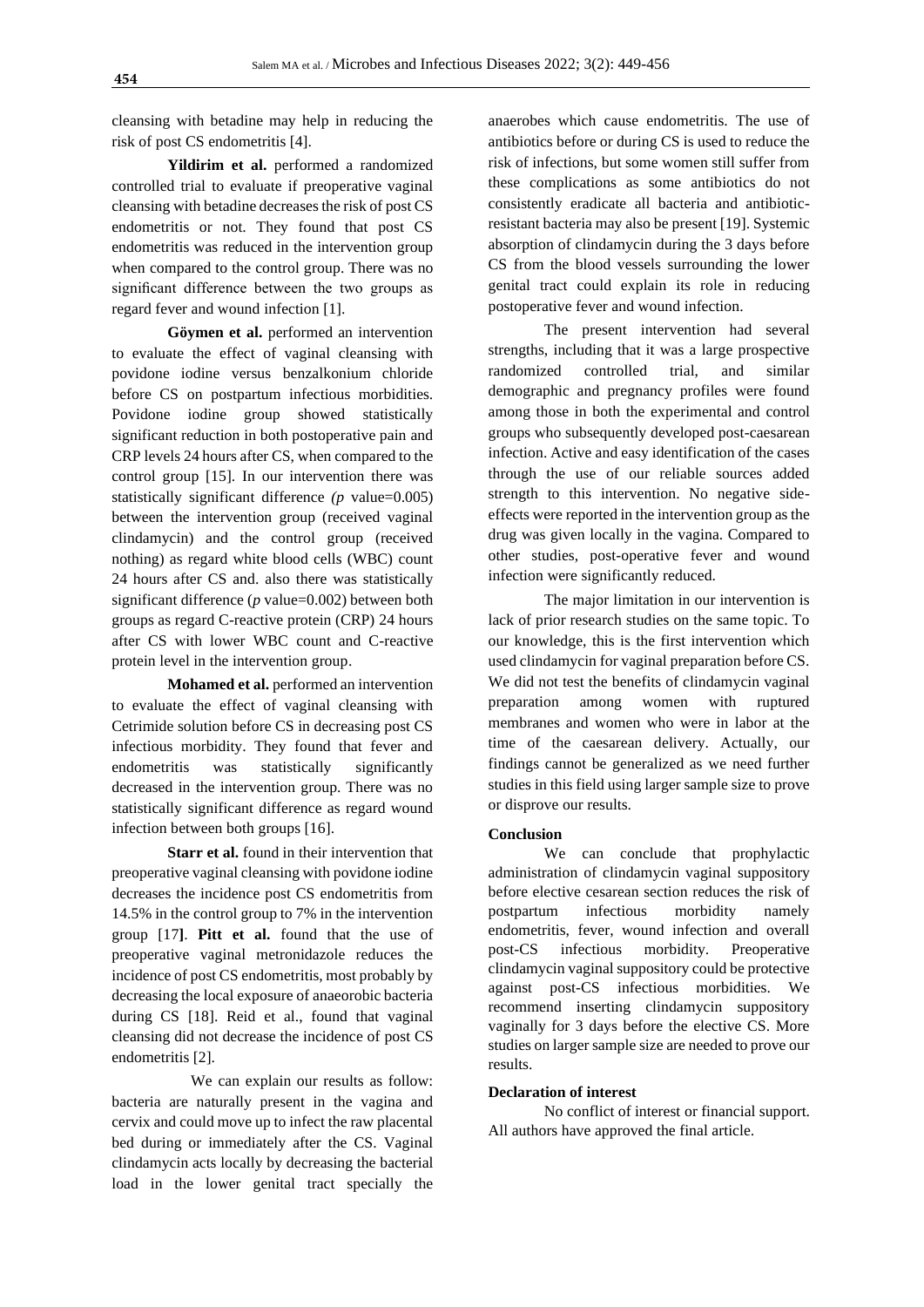### **Informed Consent**

All patients gave an informed written consent before starting the intervention and had the right to leave the intervention at any time.

#### **References**

- 1-**Yildirim G, Güngördük K, Asicioğlu O, Basaran T, Temizkan O, Davas İ, et al.** Does vaginal preparation with povidone–iodine prior to caesarean delivery reduce the risk of endometritis? A randomized controlled trial. J Matern Fetal Neonatal Med 2012; 25:2316–21.
- 2-**Reid VC, Hartmann KE, McMahon M, Fry EP.** Vaginal preparation with povidone iodine and postcesarean infectious morbidity: a randomized controlled trial. J Obstet Gynecol 2001; 97:147–52.
- 3-**French L, Smaill F.** Antibiotic regimens for endometritis after delivery. Cochrane Database Syst Rev 2002; 1: CD001067.
- 4-**Aschania M, Mirblouk F, Shakiba M, Faraji R.** Preoperative vaginal preparation with povidone-iodine on post-caesarean infectious morbidity. J Obstet Gynaecol 2011; 31:400–3.
- 5-**Haas DM, Pazouki F, Smith RR, Fry AM, Podzielinski I, Al-Darei SM, et al.** Vaginal cleansing before cesarean delivery to reduce postoperative infectious morbidity: a randomized, controlled trial. Am J Obstet Gynecol 2010; 202:1–6.
- 6-**Haas DM, Morgan S, Contreras K.** Vaginal preparation with antiseptic solution before cesarean section for preventing postoperative infections. Cochrane Database Syst Rev 2020; 4: CD007892.
- 7-**Larsen B, Galask RP.** Vaginal microbial flora: practical and theoretic relevance. Obstet Gynecol 1980;55(5suppl):100S–113.
- 8-**Smaill FM, Grivell RM.** Antibiotic prophylaxis versus no prophylaxis for preventing infection after cesarean section.

Cochrane Database Syst Rev 2014; 10: CD007482.

- 9-**Steigbigel NH.** Macrolides and clindamycin. In: **Mandell GL, Bennett JE, Dolin R, eds.** Douglas and Bennett's Principles and Practice of Infectious Diseases. New York: Churchill Livingstone, 1995:334-6.
- 10-**O'Hanley PD, Tam JY, Holodniy M.** Infectious disorders. In: **Melmon KL, Morrelli HF, Hoffman BB, Nierenberg DW, eds.** Melmon and Morrelli's Clinical Pharmacology: Basic Principles in Therapeutics, 3rd edn. New York: McGraw-Hill, 1992:710.
- 11-**Falagas ME, Gorbach SL.** Clindamycin and metronidazole. Med Clin North Am 1995; 79 (4):845-67.
- 12-**Smieja M.** Current Indications for the Use of Clindamycin: A Critical Review. [Canadian](https://www.hindawi.com/journals/cjidmm/)  [Journal of Infectious Diseases and Medical](https://www.hindawi.com/journals/cjidmm/)  [Microbiology](https://www.hindawi.com/journals/cjidmm/) [1998;](https://www.hindawi.com/journals/cjidmm/contents/year/1998/) 9(1), 22-28.
- 13-**ACOG Practice Bulletin No. 199.** Use of Prophylactic Antibiotics in Labor and Delivery. Obstet Gynecol 2018; 132(3):e103-e119.
- 14-**Ahmed MR, Aref NK, Sayed Ahmed WA, Arain FR.** Chlorhexidine vaginal wipes prior to elective cesarean section: does it reduce infectious morbidity? A randomized trial. The Journal of Maternal-Fetal & Neonatal Medicine 2017; 30(12): 1484-1487.
- 15-**Göymen A, Şimşek Y, Özdurak HI, Özkaplan ŞE, Akpak YK, Özdamar Ö, et al.** Effect of vaginal cleansing on postoperative factors in elective caesarean sections: a prospective, randomised controlled trial, The Journal of Maternal-Fetal & Neonatal Medicine 2017; 30(4): 442-445.
- 16-**Hanan El- Sayed Mohamed, Samia I Hassa, Reda Hemida.** Vaginal Preparation with Antiseptic Solution before Cesarean Section for Reducing Post-partum Morbidity. IOSR